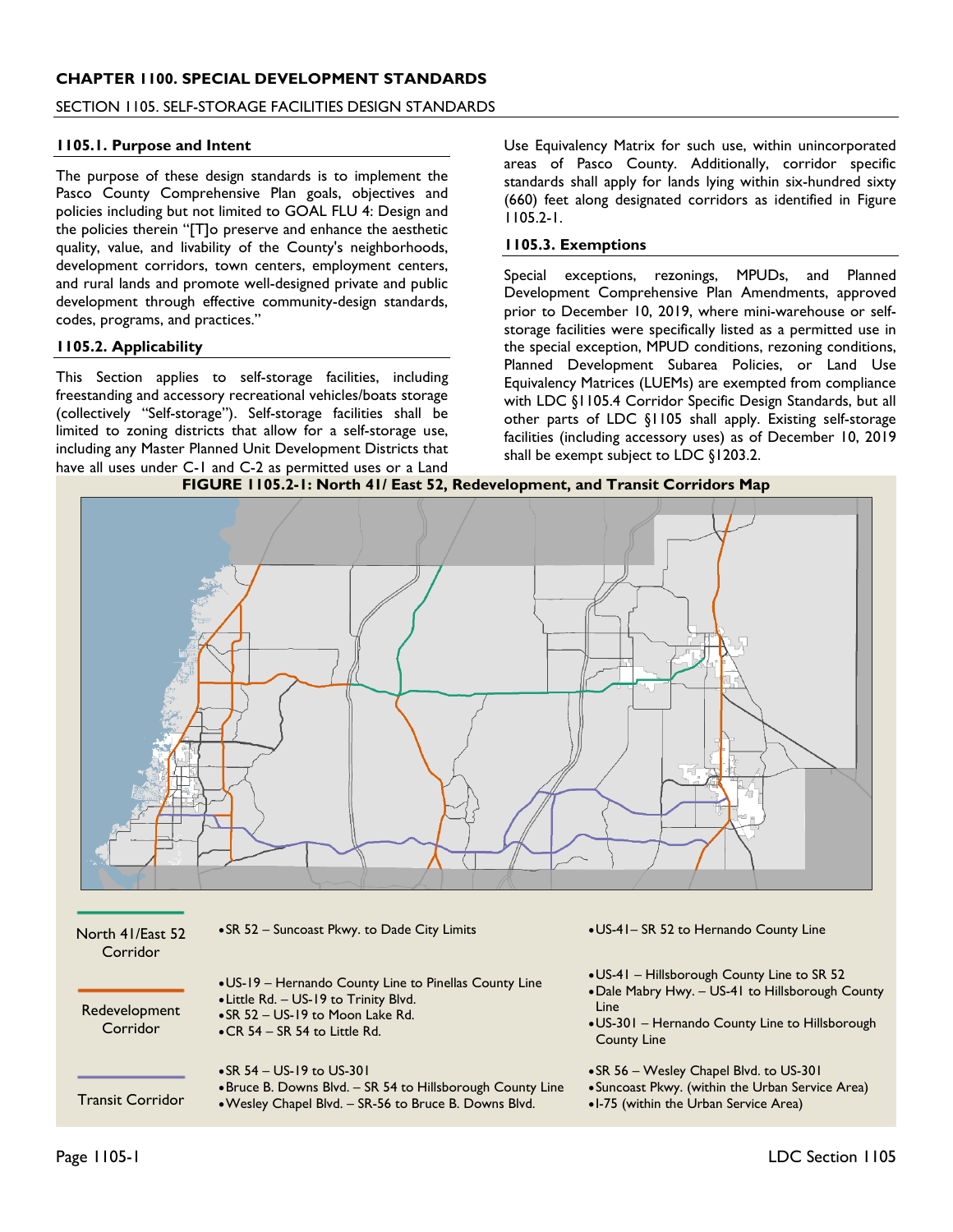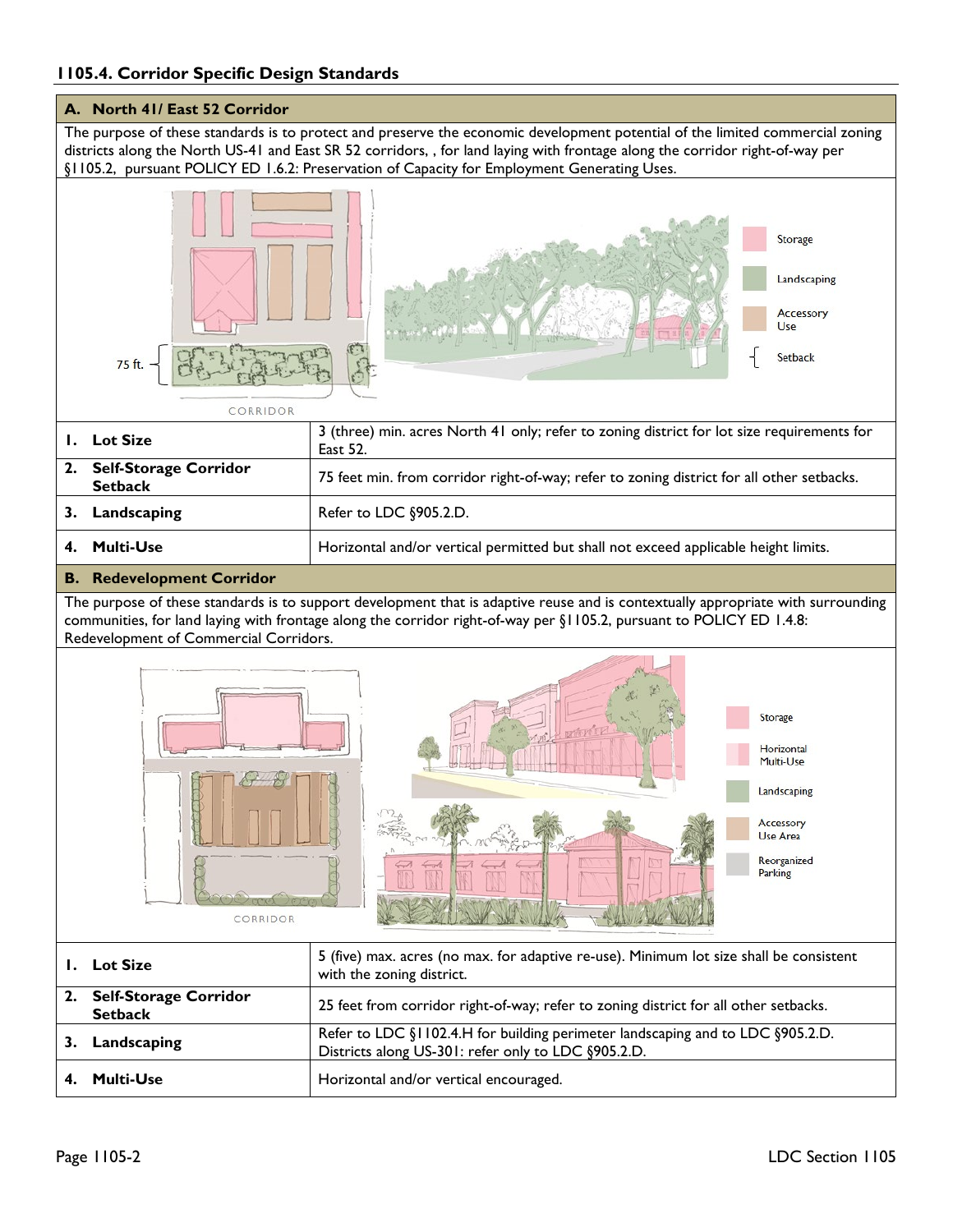## **C. Transit Corridor**

The purpose of these standards is, for land laying with frontage along the corridor right-of-way per §1105.2, to accommodate selfstorage development that supports present and future employment generating uses pursuant to POLICY FLU 8.1.2: South Market Area Establishment.



*General Note: Illustrations in this Ordinance are illustrative and, except for Figure 1105.2-1, are not regulatory.*

### **1105.5. General Design Standards**

The following general design standards are required for all selfstorage facilities.

- A. Performance.
	- 1. The self-storage facility shall be limited to dead storage only, limited incidental sales of storage materials, and accessory uses customarily incidental to self-storage facilities, as authorized in this Section.
	- 2. Individual storage bays within a self-storage facility shall not be used for any use other than dead storage.
	- 3. Except as otherwise authorized in this Section, all items stored on the site shall be placed entirely within enclosed buildings.
	- 4. Storage of toxic, hazardous, flammable, explosive or noxious materials is prohibited, except as permitted by applicable law.
- B. Buildings.

Building design shall consider surrounding structures and provide for massing and height that is contextual. Buildings shall incorporate façade articulations and varied roof planes and pitches in order to minimize visual impact onto surrounding communities. For self-storage facilities exceeding 25,000 square feet, and multi-use buildings exceeding 25,000 square feet occupied by a self-storage facility, LDC §1102.4 A-E and I-K shall apply. Additionally, for self-storage facilities along designated corridors the following shall apply:

- 1. Individual storage bay doors and faux door treatments shall be oriented away from view from public right-ofway view or concealed.
- 2. Building materials and material colors shall provide a neutral color palette for the majority of the facility. Color schemes may deviate from a neutral palette for architectural accents, not to exceed 30 percent of any façade.
- 3. Expansions and/or additions of a self-storage facility are encouraged to maintain architectural uniformity with the existing structure.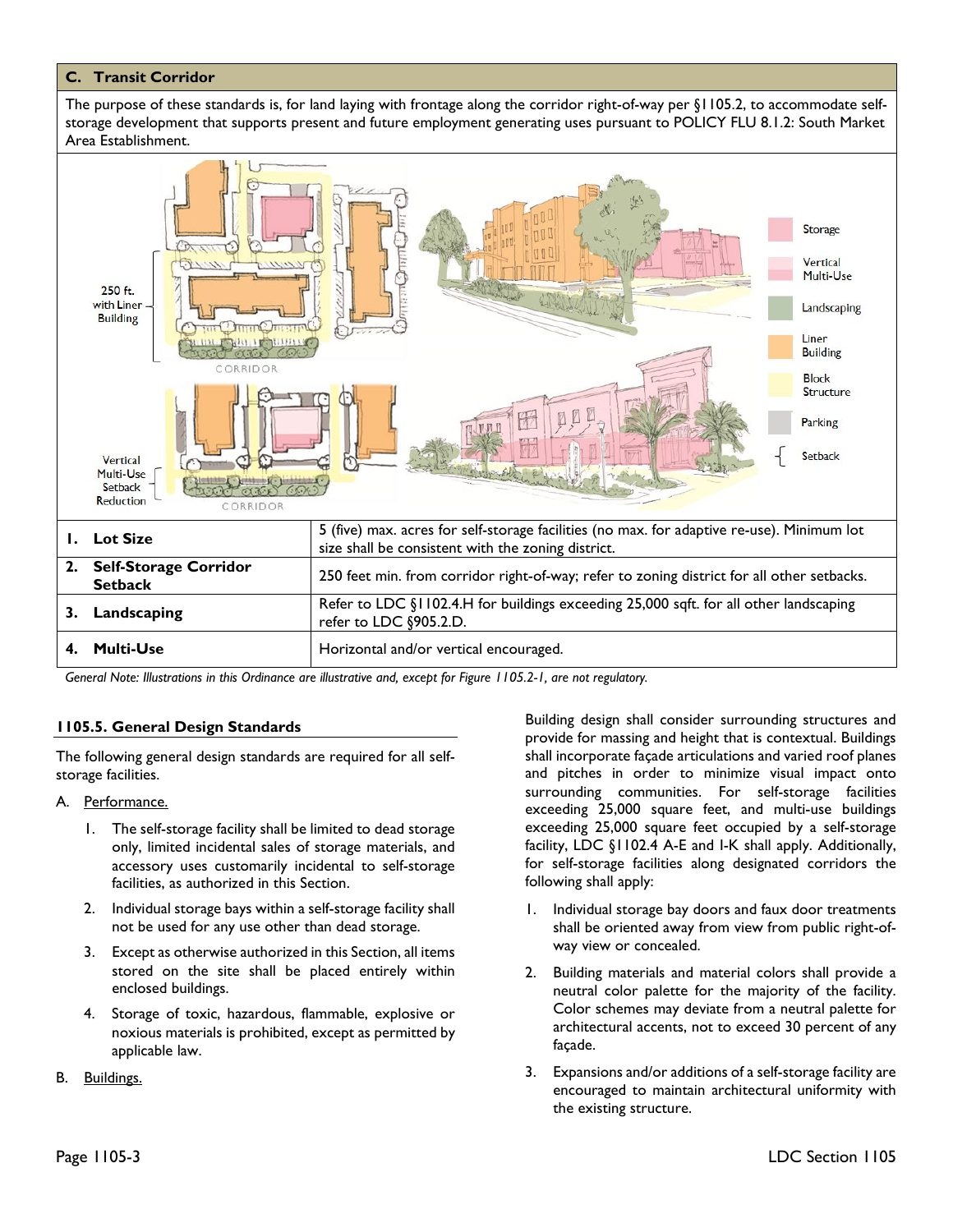## C. Parking and Circulation.

- 1. Aisleways: In no circumstance shall be less than 20 feet in width. These aisleways are to be used for internal circulation and temporary customer parking/loading while using storage bays.
- 2. Parking: At least 5 (five) parking spaces are required. Parking shall be placed to the side and/or rear of the primary building.

# D. Buffer.

- 1. Designated Corridor Frontage
	- a. North 41/East 52 Corridor

When existing landscape and topography is maintained, development shall follow §905.2.C.g. . In the event that existing landscape and topography is not feasible to preserve, a Type D landscape buffer shall be installed within the 75 foot self-storage corridor setback.

b. Redevelopment Corridor

A Type D buffer, pursuant to LDC §905.2, shall be installed for the corridor development setback.

c. Transit Corridor

Existing landscape shall be maintained within the 250 foot corridor development setback prior to the development between the corridor and the self-storage facility.

A Type A buffer, pursuant to LDC §905.2, shall be installed on the self-storage facility site area's edge nearest to the corridor, as generally depicted in Figure 1105.4.C.

- 2. Existing Structures
	- Remodeled and/or redeveloped self-storage facilities, and adaptive reuse facilities shall comply with LDC § 403.10 for redevelopment landscaping provisions.
- E. Multi-Use.
	- 1. Shall mean one or more compatible professional, commercial, or retail occupying the ground floor of the principal building and having main entrances on the principal street as evidenced by the construction plan or building permit application.
	- 2. Any spaces required for self-storage facilities shall count towards the parking requirements for other uses as required by LDC §907.1.E. Portions of such parking may be designated by the developer for end users.
		- a. Reduction strategies found in LDC §601.7.E.3.a. and/or LDC §901.7.F. may be pursued in order to provide for shared parking for multi-use development.
	- 3. The transit corridor setback requirement shall be reduced if the additional use(s) occupies no less than

50 percent of the ground floor of the principal building. Reduced setback shall follow zoning district.

# F. Accessory Uses.

- 1. Recreational Vehicle/Boat Storage and other customary accessory uses such as truck rentals, retail propane dispensing, (which excludes the sales of residential propane tanks), and similar like uses, are allowable accessory uses for self-storage facilities.
- 2. Accessory uses shall be incorporated into the overall design of the principal self-storage structure on the site and be visually uniform.
- 3. Accessory uses shall be screened from view from all property lines and adjacent rights-of-way by a fifty (50) percent opaque fence or wall between six and eight feet in height. Walls shall incorporate the building materials and material colors used in the primary structure. Chain link fences shall be screened from view from public rights-of-way with landscaping. Razor wire and similar materials are not permitted.
- 4. No more than one dwelling unit for security quarters may be developed on the site and shall be integrated into the buildings' design. This shall not apply for multiuse self-storage buildings that have residential uses.
- 5. Accessory uses for self-storage facilities in the North 41/East 52, Redevelopment, and Transit Corridors shall be located in the delineated area behind and to the side of the principal building.
- G. Free-Standing Recreational Vehicles/Boats Storage (RV/Boat).
	- 1. There are four types of RV/Boat Storage:
		- a. Fully Enclosed,
		- b. Semi-enclosed,
		- c. Covered Parking,
		- d. Open.
	- 2. Fully Enclosed and Semi-enclosed Storage shall comply with LDC §1105.5.B.
	- 3. Covered and Open Storage is prohibited in Transit Corridors within 300 feet of the corridor.
	- 4. All types of RV/Boat Storage shall be screened from view from all property lines and adjacent rights-of-way by a fifty (50) percent opaque fence or wall between six and eight feet in height and follow zoning district buffer and setback requirements if not in a designated corridor. If along a designated corridor, development shall follow LDC §1105.4.
	- 5. Chain link fences shall be screened from view from public rights-of-way with landscaping. Razor wire and similar materials are not permitted.
	- 6. 1 (one) parking space is required.
- H. Submittal Requirements.